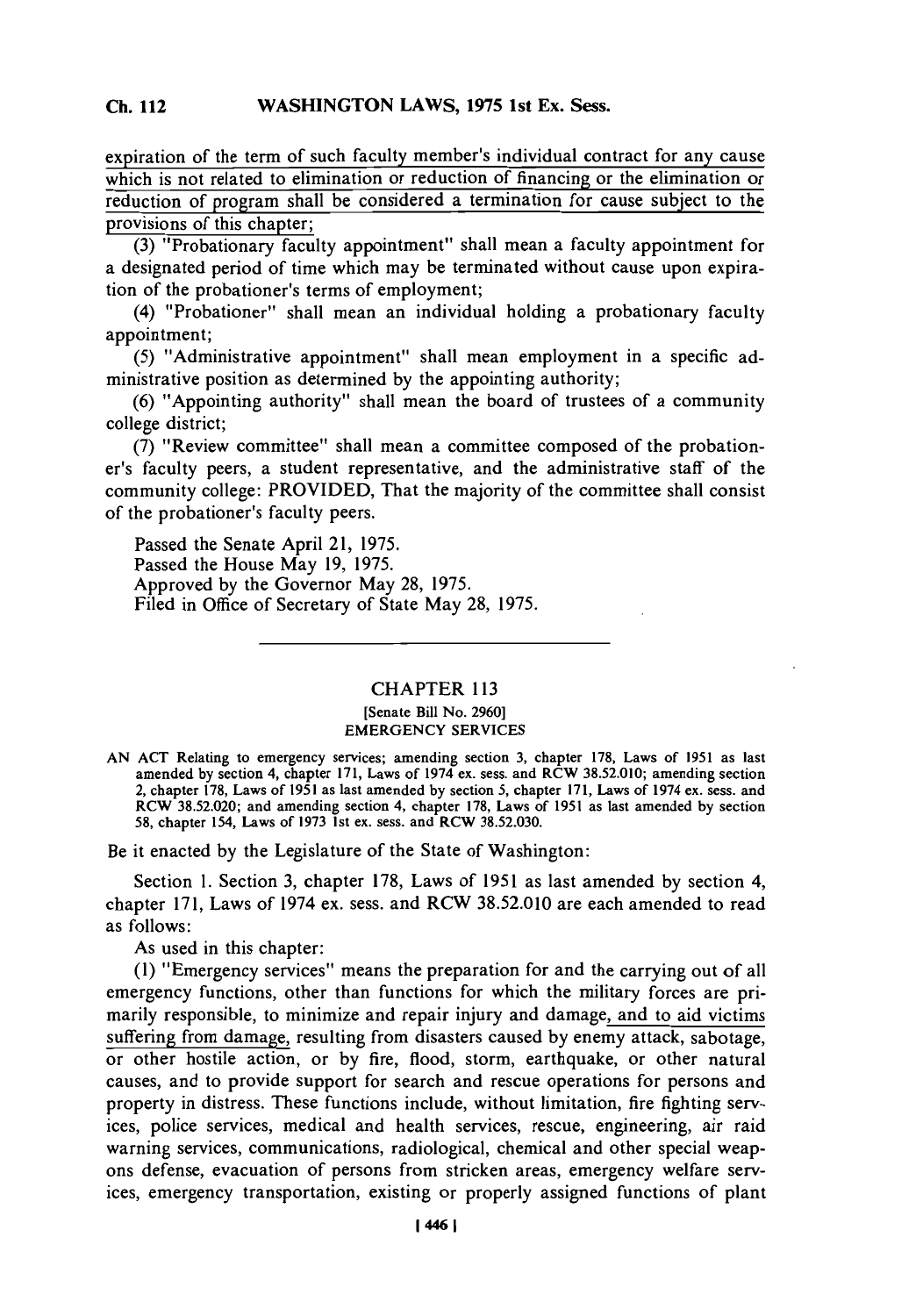protection, temporary restoration of public utility services and other functions related to civilian protection, together with all other activities necessary or incidental to the preparation and for carrying out of the foregoing functions.

(2) "Local organization for emergency services" means an organization created in accordance with the provisions of this chapter **by** state or local authority to perform local emergency services functions.

**(3)** "Mobile support unit" means an organization for emergency services created in accordance with the provisions of this chapter **by** state or local authority to be dispatched **by** the governor to supplement local organizations for emergency services in stricken areas.

(4) "Political subdivision" means any county, city or town.

**(5)** "Emergency services worker" means any person who is registered with a state or local emergency services organization and holds an identification card issued **by** the state or local emergency services director for the purpose of engaging in authorized emergency services or is an employee of the state of Washington or any political subdivision thereof who is called upon to perform emergency services.

**(6)** "Injury" as used in this chapter shall mean and include accidental injuries and/or occupational diseases arising out of emergency services.

**(7)** "Disaster" as used in this chapter shall mean events, arising out of either enemy attack, sabotage, or other hostile action, or natural causes, which reach such a dimension or degree of destructiveness as to warrant the governor declaring a state of emergency pursuant to RCW 43.06.010.

Sec. 2. Section 2, chapter **178,** Laws of **1951** as last amended **by** section **5,** chapter **171,** Laws of 1974 ex. sess. and RCW **38.52.020** are each amended to read as follows:

**(1)** Because of the existing and increasing possibility of the occurrence of disasters of unprecedented size and destructiveness resulting from enemy attack, sabotage or other hostile action, or from fire, flood, storm, earthquake, or other natural causes, and in order to insure that preparations of this state will be adequate to deal with such disasters, to insure the administration of state and federal programs providing disaster relief to individuals, and further to insure adequate support for search and rescue operations, and generally to provide for the common defense and to protect the public peace, health, and safety, and to preserve the lives and property of the people of the state, it is hereby found and declared to be necessary:

(a) To create a state department of emergency services, and to authorize the creation of local organizations for emergency services in the political subdivisions of the state;

**(b)** To confer upon the governor and upon the executive heads of the political subdivisions of the state the emergency powers provided herein;

(c) To provide for the rendering of mutual aid among the political subdivisions of the state and with other states and to cooperate with the federal government with respect to the carrying out of emergency services functions; and

**(d)** To provide a means of compensating emergency services workers who may suffer any injury as herein defined as a result of participation in emergency services.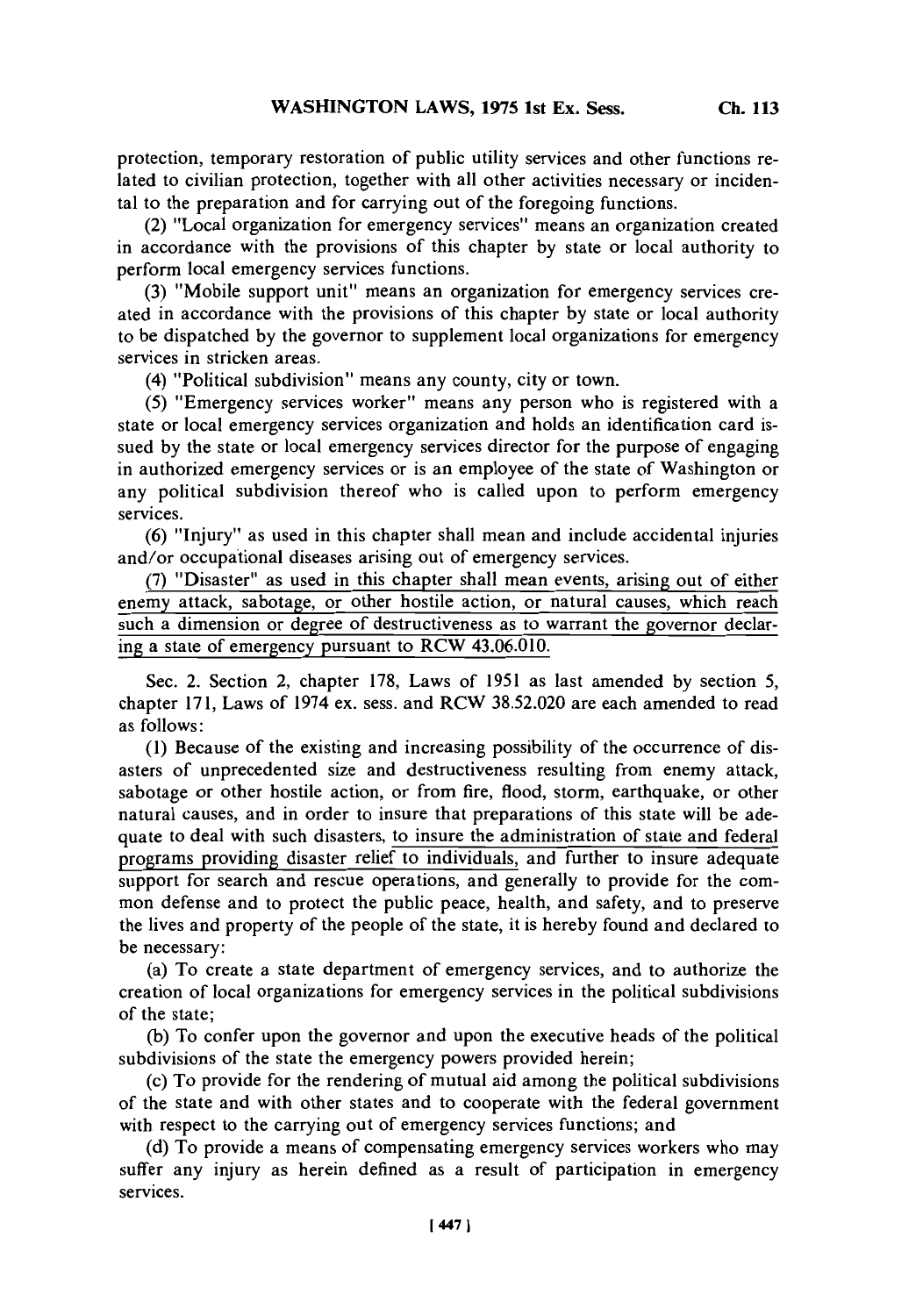#### **Ch 113WASHINGTON LAWS, 1975 1st Ex. Sess. Ch. 113**

**(2) It** is further declared to be the purpose of this chapter and the policy of the state that all emergency services functions of this state and its political subdivisions be coordinated to the maximum extent with the comparable functions of the federal government including its various departments and agencies of other states and localities, and of private agencies of every type, to the end that the most effective preparation and use may be made of the nation's manpower, resources, and facilities for dealing with any disaster that may occur.

Sec. **3.** Section 4, chapter **178,** Laws of **1951** as last amended **by** section **58,** chapter 154, Laws of **1973** 1st ex. sess. and RCW **38.52.030** are each amended to read as follows:

**(1)** There is hereby created within the executive branch of the state government a department of emergency services and a director of emergency services (hereinafter called the director) who shall be the head thereof. The director shall be appointed **by** the governor with the advice and consent of the senate; the director shall not hold any other state office; the director shall hold office during the pleasure of the governor, and shall be compensated at the rate established **by** the governor's advisory committee on salaries and wages.

(2) The director may employ such technical, clerical, stenographic, and other personnel and may make such expenditures within the appropriation therefor, or from other funds made available for purposes of emergency services, as may be necessary to carry out the purposes of this chapter.

**(3)** The director and other personnel of the department shall be provided with appropriate office space, furniture, equipment, supplies, stationery, and printing in the same manner as provided for personnel of other state agencies.

(4) The director, subject to the direction and control of the governor, shall be the executive head of the department and shall be responsible to the governor for carrying out the program for emergency services of this state. The director shall coordinate the activities of all organizations for emergency services within the state, and shall maintain liaison with and cooperate with emergency services agencies and organizations of other states and of the federal government, and shall have such additional authority, duties, and responsibilities authorized **by** this chapter, as may be prescribed **by** the governor.

**(5)** The director shall appoint a communications coordinating committee consisting of six persons with the director as chairman thereof. Three of the members shall be appointed from qualified, trained and experienced telephone communications administrators or engineers actively engaged in such work within the state of Washington at the time of appointment, and three of the members shall be appointed from qualified, trained and experienced radio communication administrators or engineers actively engaged in such work within the state of Washington at the time of appointment. This committee shall be given full and complete authority over all plans for the direction and control of any communications facilities or functions to be operated or controlled under the provisions of this chapter **by** the department of emergency services, except supplemental emergency communications facilities under the direction of any local organization for emergency services.

**(6)** The director shall appoint a state coordinator of search and rescue operations, who shall coordinate those state resources, services and facilities (other than